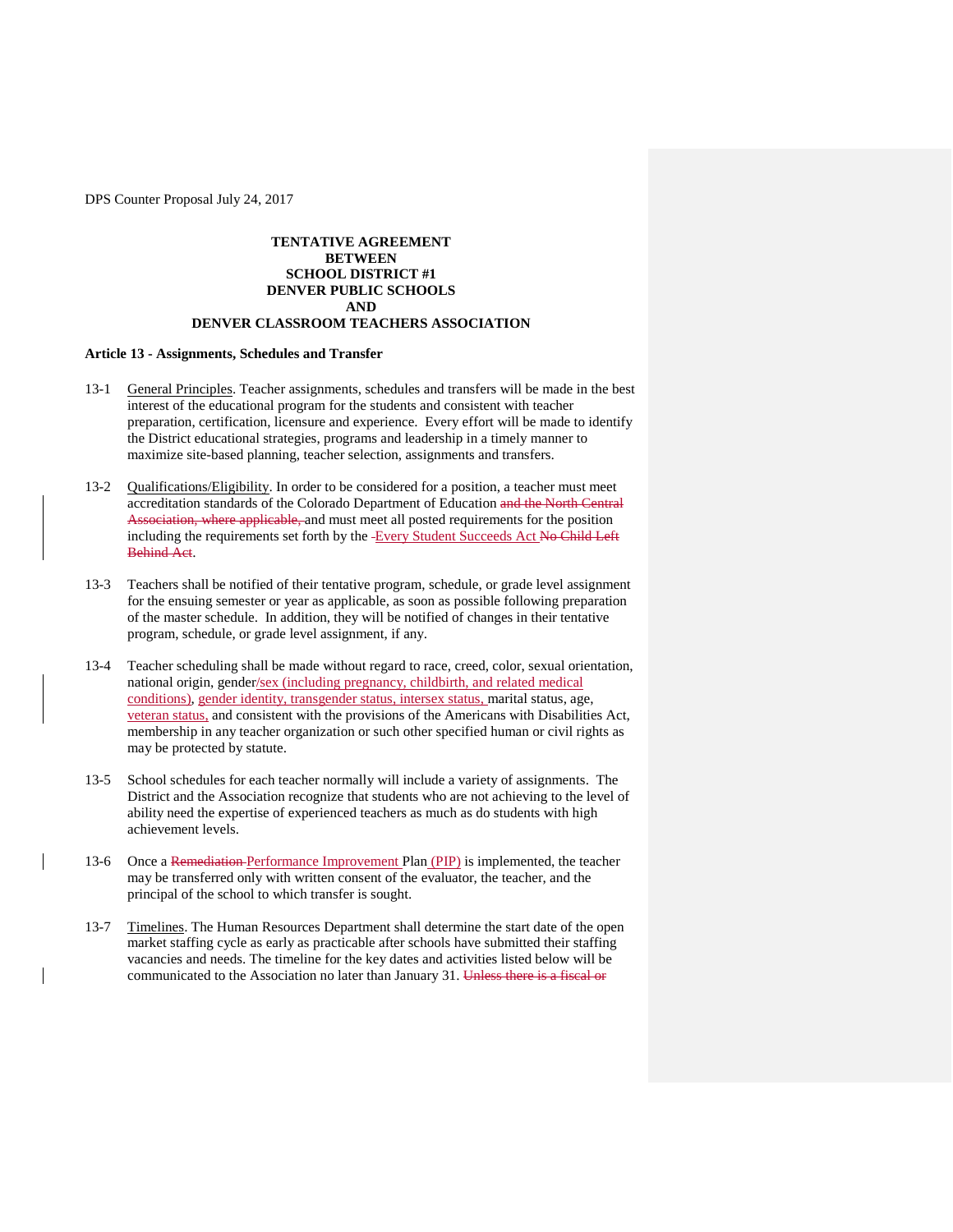enrollment exigency, the key dates and activities cited below will be completed by the end of the traditional calendar year.

Key dates and activities:

- Teachers verify consideration group. (Article 13-10)
- District notifies the Association of shortage areas, with an opportunity for discussion with the District.
- Teacher requests for Intent to Vacate, Early Retirement Incentive, move to parttime/job share, and Extended Leave of Absence<del>, and Return from Leave</del> notice submitted. (Articles 13-10, 22, 25, 31-16; Appendix  $\overrightarrow{AB}$ )
- Recommendation for non-renewal of probationary teachers.
- In-Building Bidding and Reduction in Building Staff interviews conducted by Personnel Committees. (Articles 13-10,13-15)
- Schools report vacancies. (Article 13-17) Vacancies are posted.
- Teachers apply to transfer for vacancies. (Article 13-18)
- Schools review qualified applicants' applications and resumes, schedule interviews, extend offers. Schools notify unsuccessful transfer applicants. (Articles 13-19, 13-20)
- Assignment of unassigned non-probationary teachers. (Article 13-19-4)
- End of open market staffing cycle.

### 13-8 Personnel Committee.

- 13-8-1 Each school shall establish a Personnel Committee to select candidates for vacancies and Reduction in Building Staff (RIBS) at the school building.
- 13-8-2 The Personnel Committee will be composed of the principal and three (3) teachers chosen by a vote of the faculty, and may have no more than two (2) parent(s) as member(s) appointed by the Collaborative School Committee.
- 13-8-3 Teacher members will be chosen by the faculty. The Personnel Committee may have one (1) or more of the teacher assignments filled, on a rotating basis, by (a) teacher(s) in the grade, team, or department in which the vacancy exists. The Personnel Committee will determine whether more than one (1) Personnel Committee is necessary to meet the needs of the school.
- 13-8-4 The Personnel Committee will make decisions by consensus, if possible. If the Personnel Committee is unable to reach a decision by consensus, the principal shall make an impasse decision. the decision shall be made by majority vote.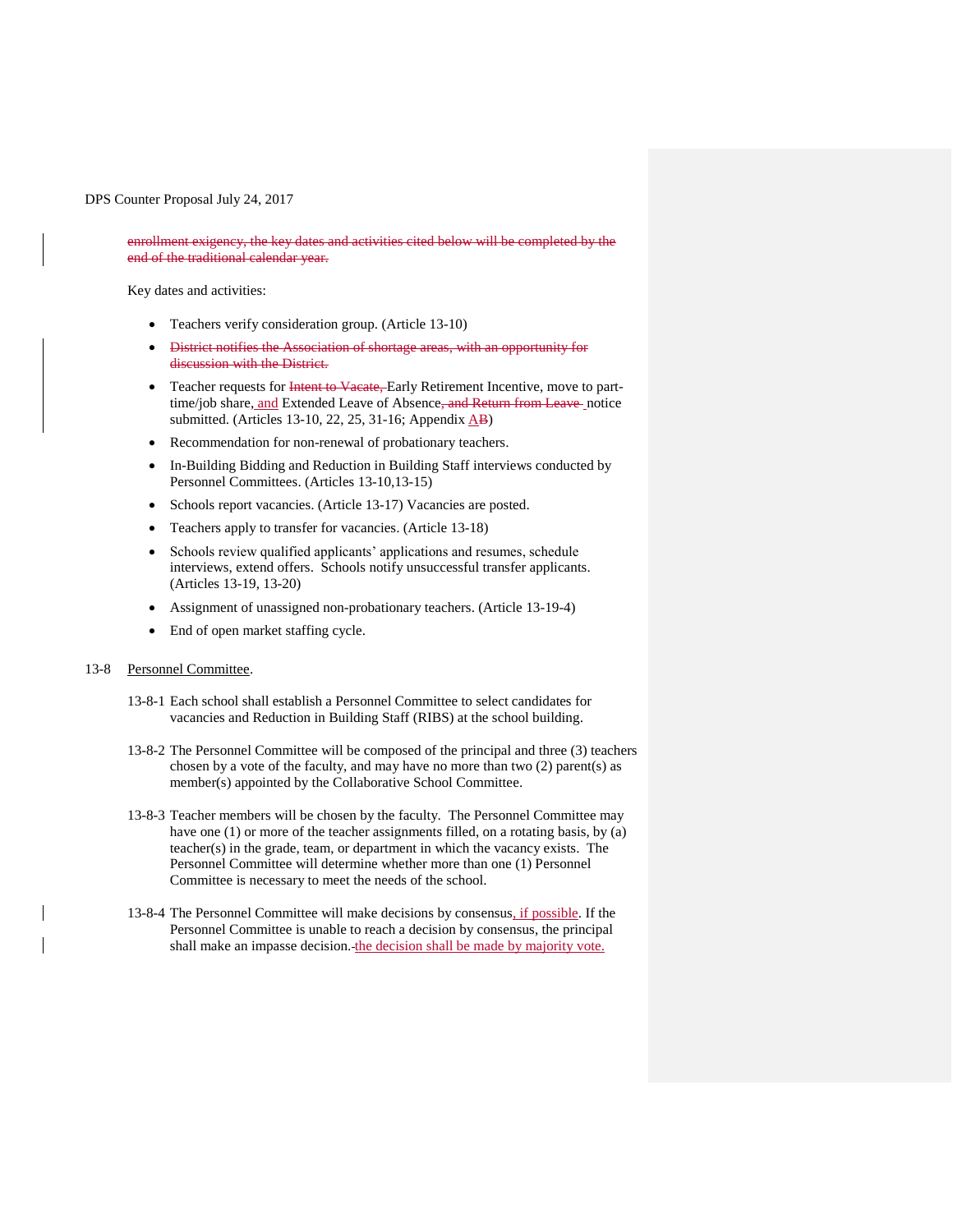- 13-8-4-1 A consensus decision is either unanimous or a majority decision that the entire Committee (including the dissenters) will support.
- 13-8-4-2 The District in collaboration with the Association will establish and provide resources for training and effective functioning of the Personnel Committee.
- 13-8-5 The decision or results of the Personnel Committee shall not be grievable. The failure to comply with the procedure contained in this Article is subject to grievance.
- 13-8-6 In determining the most suitable candidate for a vacant position or reducing a member of the staff, the Personnel Committee shall consider the following criteria:
	- instructional practices,
	- classroom management,
	- appropriateness of academic preparation,
	- teaching experience in the subject areas of the assignment and/or grade level,
	- participation in school activities beyond the classroom,
	- appraisals and relevant information in the central personnel file,
	- other criteria specific to the position as stated in the job posting,
	- building level interview,
	- references.
- 13-8-7 The Personnel Committee shall operate during the school all year. During the assignment of unassigned non-probationary teachers, the principal will communicate with the Personnel Committee without the necessity of an interview process. Outside of the school year the principal may fill positions without the requirement of consultation with the shall make a good faith effort to assemble as many of the Personnel Committee members or alternates as may be available...

## 13-9 Involuntary TransfersRelocation, Changes in Program, and Opening of a New School.

- 13-9-1 Relocation. When a school and/or school program is relocated from one site to another, currently assigned teachers with contracts will maintain their assignment pursuant to the provisions of Article 13. They will not have to interview for their positions.
- 13-9-2 Changes in Program. The provisions of Article 13, which allow for the administrative transfer of staff due to a change in program, adopted by the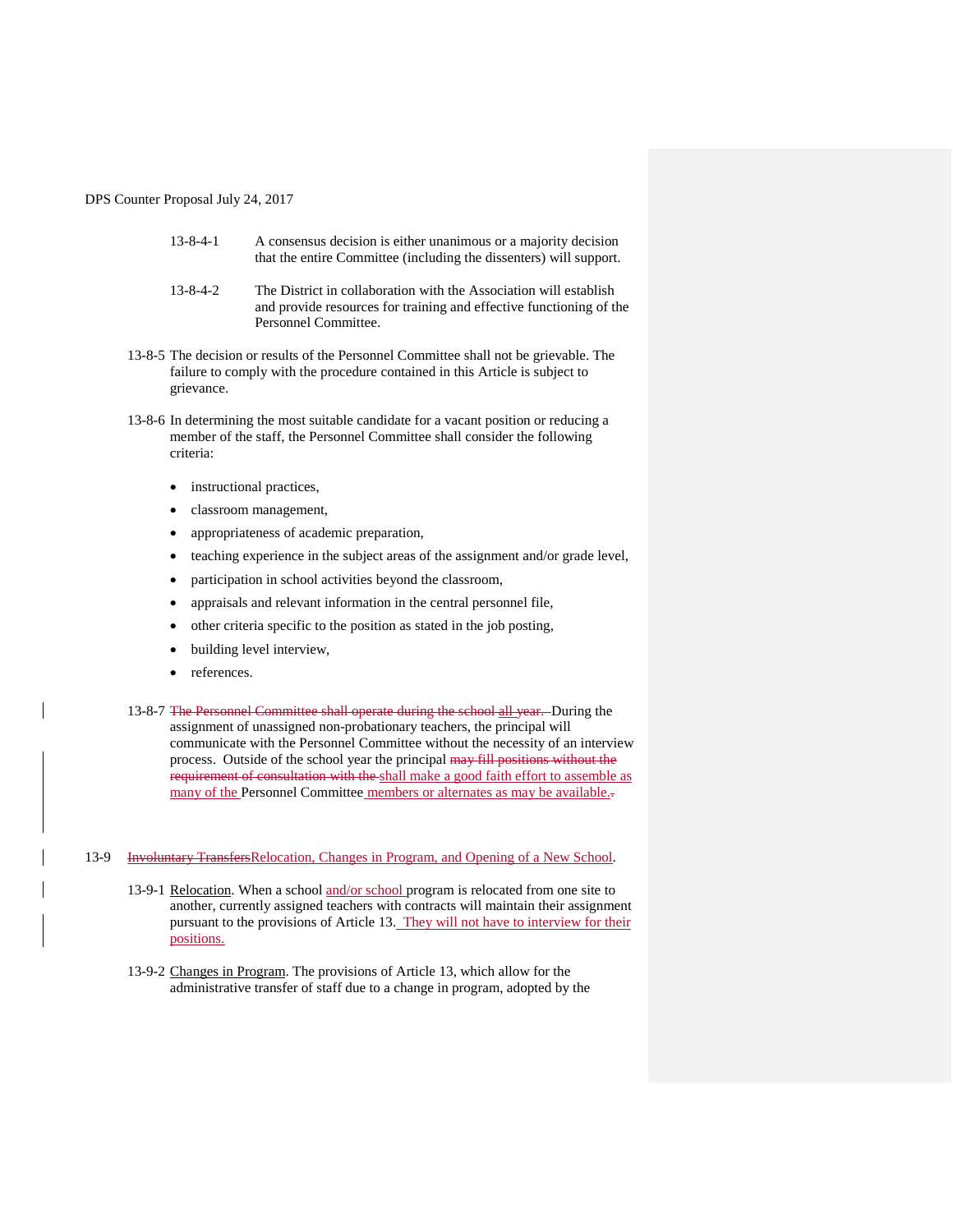Collaborative School Committee and affirmed by the Superintendent, will be appropriately followed.

13-9-3 Opening or Redesign of a School. When a new school is opened-or redesigned, the principal shall make hiring decisions until the new Personnel Committee becomes operational. Once a school has hired ten percent (10%), or at least three (3) teachers, whichever is higher, those teachers shall constitute an interim Personnel Committee The first three teachers who accept positions, and who agree to serve, shall constitute the Personnel Committee until sufficient teachers are hired to enable a vote for bargaining unit members of the committeefor the Personnel Committee. The principal will follow the processes and standards set out in this Article.

13-9-4 School Relocation. If a school is relocated leaving few, if any, teachers assigned, teachers who remain assigned will not have to interview for their respective positions.

## 13-10 Reduction in Building Staff (RIBS).

- 13-10-1 The Collaborative School Committee will charge the Personnel Committee with the task of conducting a Reduction in Building Staff upon receipt of information that reduced the number of teaching-DCTA bargaining unit assignments at a school, or when a Collaborative School Committee decides fewer teaching DCTA bargaining unit assignments are needed in a department, grade level or ELA/specialty area. This does not apply to DCTA bargaining unit assignments that are centrally assigned and funded.
- 13-10-2 Following a determination of staffing needs including all attrition (resignations, retirements, teacher declaration of vacancies, and employees returning from leave) and declaration of consideration group, the Personnel Committee shall establish the group of teachers to be considered for reduction. The determination of staffing needs should include identification of all teachers who would volunteer to vacate a position.
- 13-10-3 The consideration group may be a grade level, department or specialty area. The consideration group shall be defined as narrowly as possible based on program needs. The Personnel Committee shall notify the affected consideration group as soon as possible. Teachers will not be required to re-interview for their positions if they are not in an affected consideration group.
	- 13-10-3-1 For the purpose of establishing consideration groups, teachers serving in more than one department, grade level or ELA/specialty area shall annually declare the department, grade level or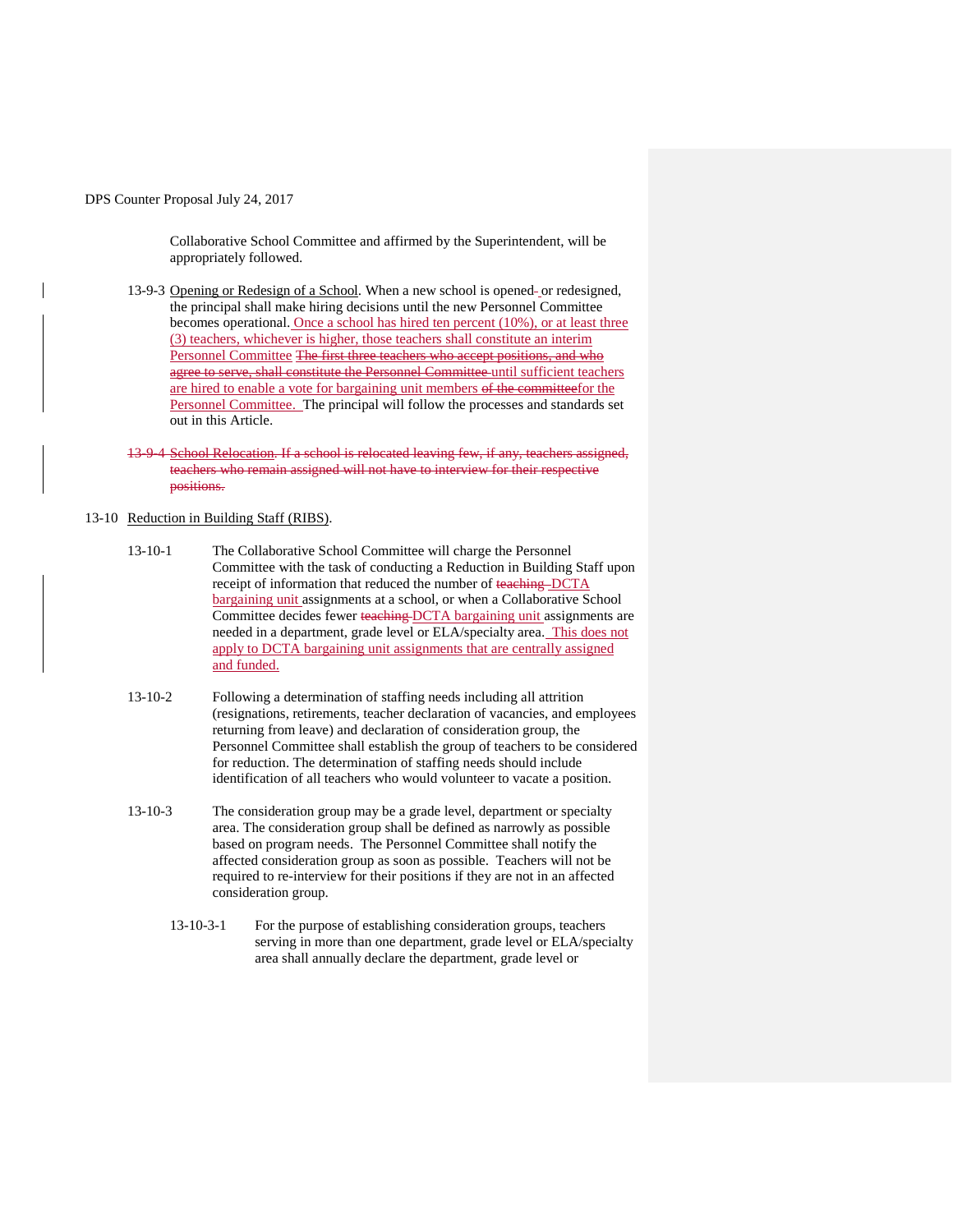ELA/specialty area in which they choose to be considered no later than the completion of the third week of school.

- 13-10-3-2 Each teacher may reside in only one consideration group.
- 13-10-3-3 Excluding job share teachers, contract teachers who are assigned to a school less than full-time, shall be accorded the same transfer rights as other teachers in the consideration group.
- 13-10-4 Teachers on approved leaves where their positions are being held in accordance with Appendix AB shall be considered equally for the purpose of reduction.
- 13-10-5 The Personnel Committee shall establish and make available to all faculty members a written procedure that will be followed when determining the teacher(s) to be reduced from a building. In developing the procedures for Reduction in Building Staff, the Personnel Committee shall include the following:
	- Teachers in the consideration group may choose to vacate an assignment.
	- Teachers in the consideration group should be allowed to interview for any vacancy in the school that is posted through the in-building bidding process.
	- All members of the consideration group must be interviewed by the Personnel Committee.
	- If, before fall adjustment, it is determined that an the event specific reduction the RiB should is not longer be necessary, the RiBedreduced teacher is entitled to his/her former position.
- 13-10-6 The Personnel Committee shall attempt to reach consensus on the candidate most suitable to be reduced. If the Personnel Committee is unable to reach consensus, the principal a majority vote of the PC will decide which candidate will be reduced.
- 13-10-7 At the time of the reduction, impacted teachers will be provided with notice of the obligation to secure a mutual consent assignment as well as information about the staffing process. Teachers whose positions are reduced will have the option of participating in resume-writing workshops, interview training and/or other supports provided by the District. Any teacher transferred during the school year by the District may be provided with up to two (2) days of non-pupil contact planning time in order to permit the transferred teacher to make an orderly transition between the two (2) assignments.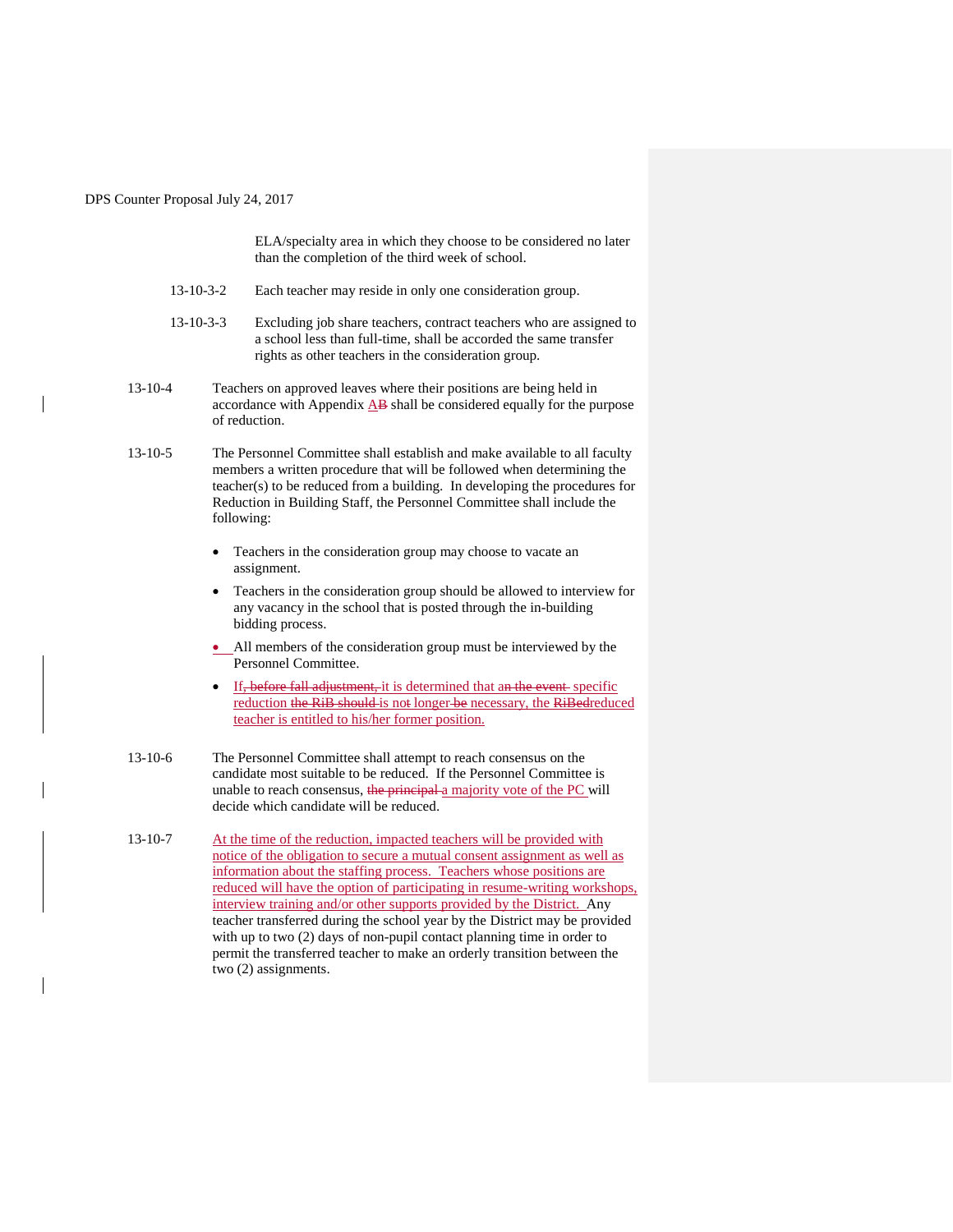|       | $13 - 10 - 8$                                                                                                                                                             | Unassigned RIB'd teachers Teachers who are involuntarily transferred are                                         |  | Formatted: Not Strikethrough               |
|-------|---------------------------------------------------------------------------------------------------------------------------------------------------------------------------|------------------------------------------------------------------------------------------------------------------|--|--------------------------------------------|
|       |                                                                                                                                                                           | expected to actively-participate in the teacher staffing process. The                                            |  | Formatted: Not Strikethrough               |
|       |                                                                                                                                                                           | District may pursue consequences for teachers who are directly placed for                                        |  | Formatted: Not Strikethrough               |
|       |                                                                                                                                                                           | three (3) consecutive years who have not actively participated in the                                            |  |                                            |
|       |                                                                                                                                                                           | teaching staffing process.                                                                                       |  |                                            |
|       | $13 - 10 - 9$                                                                                                                                                             | Leaves/Job Share/Retirement. See related Articles 22, 25 and 31-16.                                              |  |                                            |
|       | $13 - 10 - 10$                                                                                                                                                            | Guaranteed interviews for reduced active non-probationary teachers, as                                           |  | Formatted: Indent: Left: 0.5", Hanging: 1" |
|       |                                                                                                                                                                           | required by state law, are offered through District-wide hiring fairs. DPS                                       |  | Formatted: Not Strikethrough               |
|       |                                                                                                                                                                           | will consult with DCTA regarding the structure of any such hiring fairs.                                         |  | Formatted: Not Strikethrough               |
|       |                                                                                                                                                                           | Non-probationary teachers, including teachers who have been displaced as                                         |  |                                            |
|       |                                                                                                                                                                           | a result of school closure or redesign, -who are not able to interview with                                      |  |                                            |
|       |                                                                                                                                                                           | two or more schools during the hiring fairs will contact DPS Department                                          |  |                                            |
|       |                                                                                                                                                                           | of Human ServicesResources as soon as practicable for assistance in<br>scheduling the two guaranteed interviews. |  |                                            |
|       |                                                                                                                                                                           |                                                                                                                  |  |                                            |
|       |                                                                                                                                                                           |                                                                                                                  |  |                                            |
| 13-11 |                                                                                                                                                                           | School Redesign, Restart, and Restructuring Closure. The parties affirm that the action to                       |  |                                            |
|       |                                                                                                                                                                           | redesign a school is due to structure and design reasons and is not a reflection on                              |  |                                            |
|       | individual teacher competency. The Association and the District enter into this                                                                                           |                                                                                                                  |  |                                            |
|       | Agreement to assure that a known and fair process is followed in the treatment of<br>personnel in a school that has been designated for redesign, Restructure restart, or |                                                                                                                  |  |                                            |
|       |                                                                                                                                                                           |                                                                                                                  |  |                                            |
|       |                                                                                                                                                                           | closure. By definition, the Redesign or Restructure of a school shall refer to the                               |  |                                            |
|       |                                                                                                                                                                           | Superintendent's decision pursuant to Article 5.                                                                 |  |                                            |
|       |                                                                                                                                                                           |                                                                                                                  |  |                                            |
|       | $13 - 11 - 1$                                                                                                                                                             | The parties agree the treatment of personnel at schools impacted by                                              |  |                                            |
|       |                                                                                                                                                                           | redesign or Restructure to be as follows:                                                                        |  |                                            |
|       |                                                                                                                                                                           |                                                                                                                  |  |                                            |

- a. In consultation with the Association,  $\frac{m}{n}$  The District will designate a principal who will begin the teacher selection process immediately. Among the criteria that will be considered in hiring decisions will be familiarity with the school, students, parents and Community.
- b. All teachers who have assignments at the school will have an opportunity to interview for vacant positions with the principal until a new Personnel Committee is elected.
- c. Teachers who are not selected through this process defined in #b may apply for and be interviewed for positions during the open market staffing cycle.
- d. Teachers who choose to leave the redesigned school, or who interview at the school but are not selected, will be invited to participate in the spring hiring fair and other opportunities available to unassigned teachers.guaranteed at least two (2)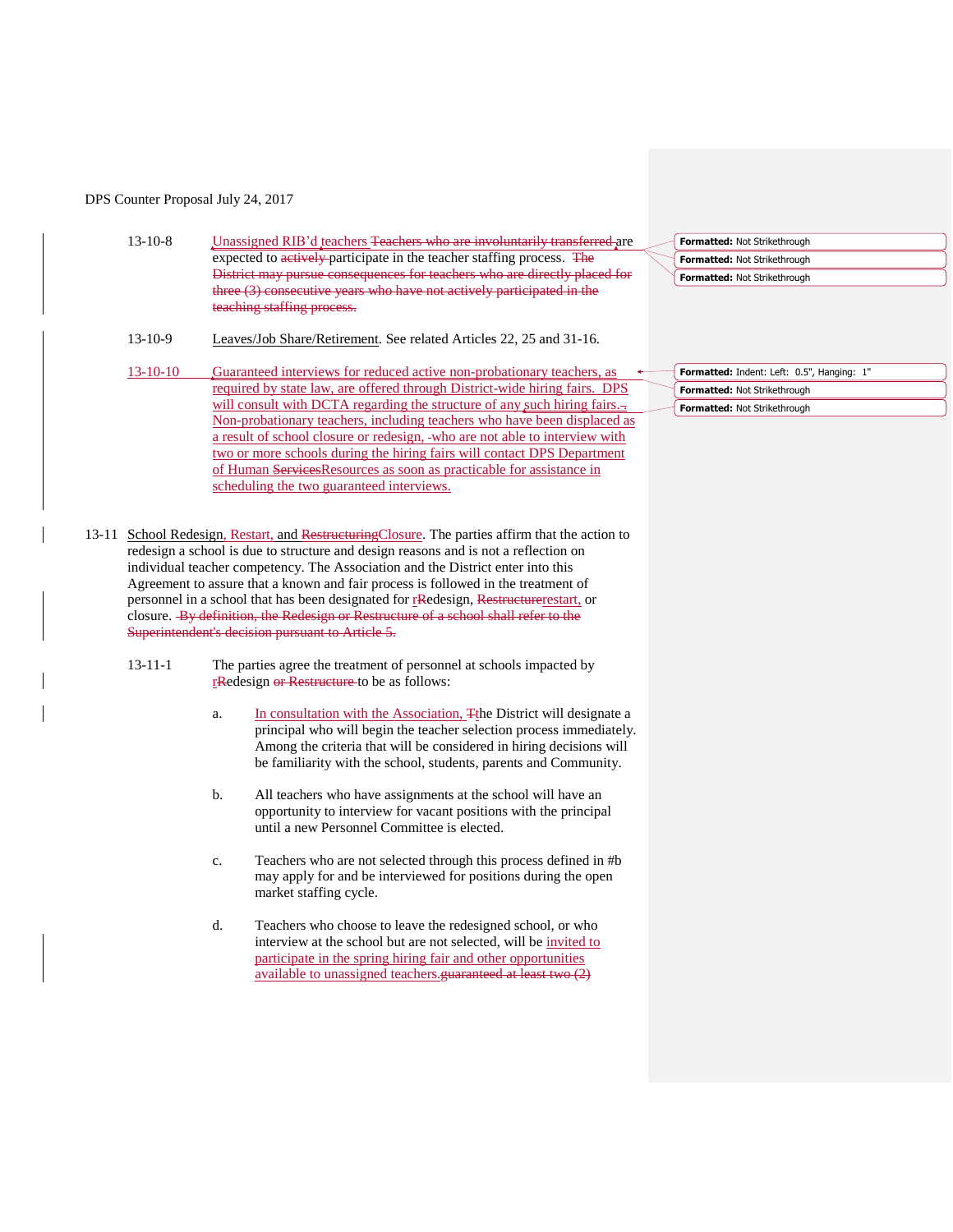interviews for other vacancies during the open market staffing cycle.

- e. The District and the Association will monitor this process to ensure adherence to this procedure.
- f. The District may require additional work outside the normal school day, time beyond the adopted school year, or activities attributable to the design of the new teaching and learning structure and programs at the school. Compensation for such time will be in accordance with the applicable provisions of this Agreement.
- 13-11-2 The parties agree that the treatment of personnel impacted by closure or restart will be as follows:
- Teachers will have an early opportunity to interview for vacancies at schools where students have been reassigned due to closure. The District will make special efforts to ensure that teachers will replacement positions within the district. In the event that finalists for a position include candidates who would be new district hires, preference shall be given to current DPS teachers At a minimum, t<sub>T</sub>eachers who are reduced as a result of the restart or closure will be invited to participate in the District's spring hiring fair and other opportunities available to unassigned teachers. guaranteed at least two (2) interviews for other vacancies on the District-wide postings. **Formatted:** Indent: Left: 0.5", Hanging: 1"

## VOLUNTARY TRANSFERS

13-12 Specialized Service Providers (SSPs)s. Specialized service personnel providers, including nurses, social workers, psychologists, speech correctionist/therapistslanguage pathologists, audiologists, occupational therapists, physical therapists, counselors, and any other specialty group, shall be transferred according to a written procedure made available to all affected employees, designed by their Department Leadership Team (DLT). Specialized service personnel shall meet annually with their supervisor to discuss and make revisions to written reassignment procedures. If an SSP specialized service provider is not assigned by the end of the traditional school year, Human Resources or designee will notify him/her the teacher by the last day of the school year to discuss the status of the teacher's assignment.

13-13 Intent to Vacate. A notice to vacate a position may only be requested by a nonprobationary teacher that has been direct placed after his/her school has been closed, redesigned, restructured, or experienced a program change that impacts their assignment. The intent to vacate request will only be honored the year after the direct placement has occurred.

13-14 Probationary Teachers. A probationary teacher in good standing, at a traditional school, may choose to transfer only once during his/her probationary period-first three years of

**Formatted:** Indent: Left: 0", First line: 0"

**Formatted:** Not Strikethrough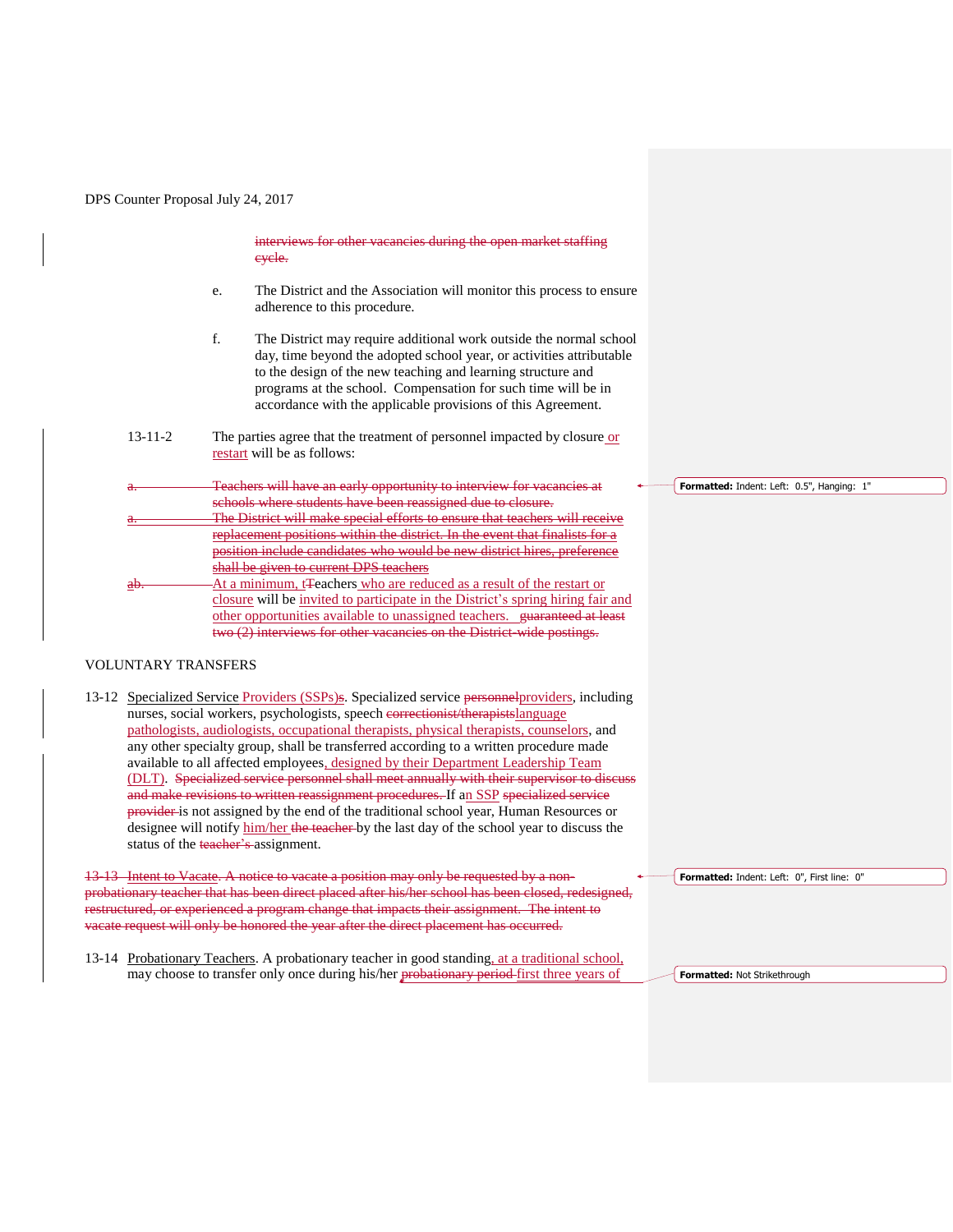service in DPS except upon mutual agreement between the probationary teacher and the site administrator unless otherwise noted in Article 13-9.

## 13-15 In-Building Bidding.

.

| $13 - 15 - 1$ | The Department Chairs at the secondary level and grade level Chairs at the<br>elementary level, in collaboration with the principal, will establish<br>procedures whereby teachers may indicate assignment preferences. All |
|---------------|-----------------------------------------------------------------------------------------------------------------------------------------------------------------------------------------------------------------------------|
|               | such procedures shall emphasize the needs of students as the primary<br>consideration for assignment. Teacher preferences may be established at                                                                             |
|               | grade level meetings, departmental meetings, or team meetings, as<br>appropriate. These adjustment of assignments shall not be considered                                                                                   |

13-15-2 In accordance with Article 13-8, the Personnel Committee shall determine whether any vacant positions will first be posted in that school before they are posted District-wide. Based on this decision, members of a school faculty who are qualified and have a continuing contract shall be able to apply for all such vacancies that may occur in that school prior to its being posted District-wide.

13-15-2 The Personnel Committee shall inform the faculty of any anticipated vacant positions. Once posted, the Personnel Committee may elect to interview current faculty prior to considering external candidates. Positions will not be considered an "Available Position" until the school has completed any internal process.

**Commented [A1]:** From 2011 MOU

13-15-3 In determining if current faculty is allowed to bid on a vacancy prior to its being posted District-wide, the Personnel Committee will:

- identify its staffing needs, including the identification of all teachers who will vacate their positions;
- determine assignments open for in-building bidding and announce them to the faculty;
- determine and announce procedures for in-building bidding;
- allow eligible faculty members interviews by the Personnel Committee.

13-15-4 Teachers who agree to fill a different position within the same school for the next school year, through the in-building bidding procedure, forfeit their right to bid for and be assigned to a position listed on the vacancy list. District's Talent Acquisition system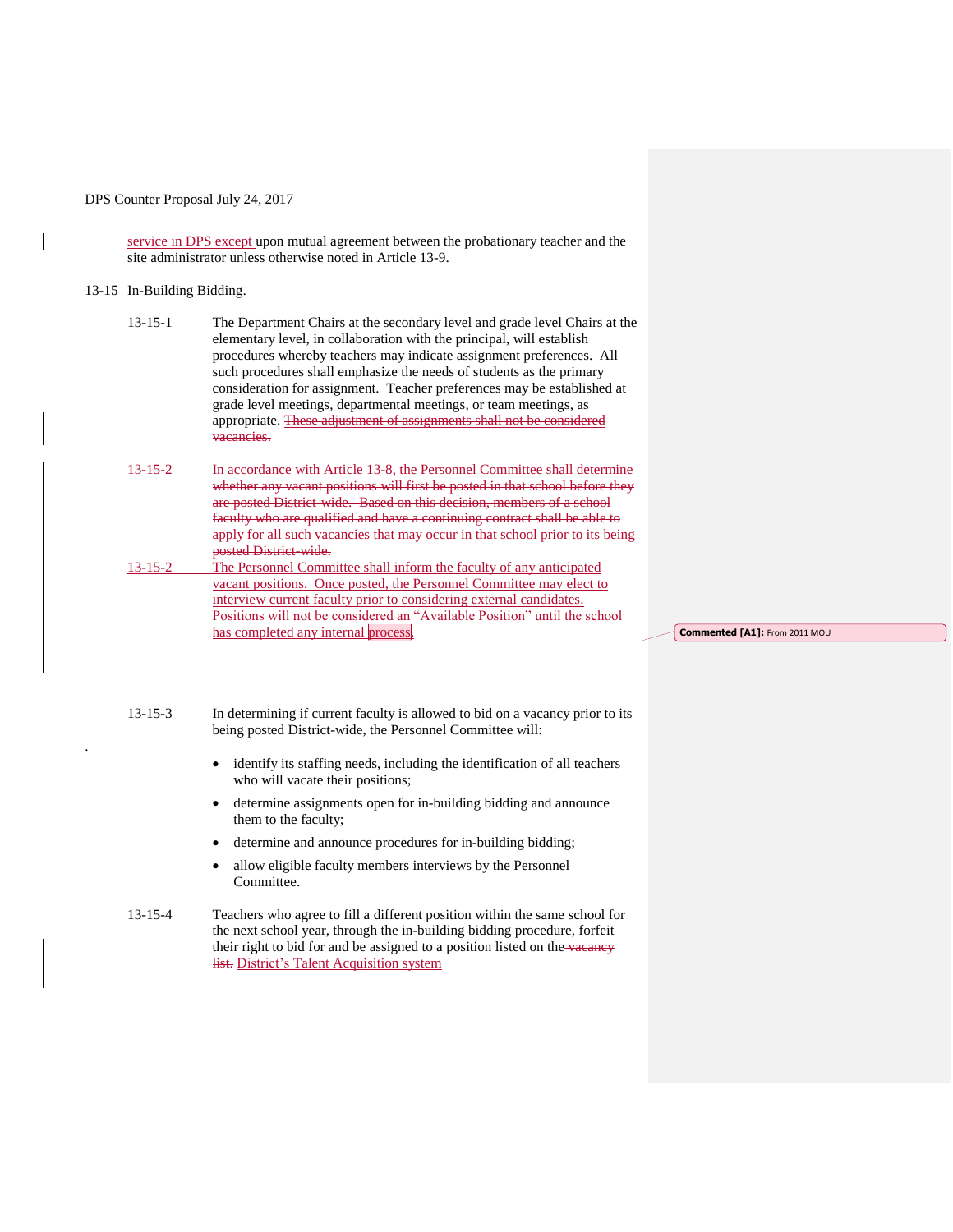13-16 All teachers who are at a Beacon School at the time of its conception are required to sign a statement committing to implement the program as adopted by the Board of Education. Teachers who do not sign the statement will be allowed to vacate their position and are guaranteed two interviews during the subsequent staffing cycle.

### 13-167 Posting Vacancies.

- $13-167-1$  The principal shall be responsible for notifying the Department of Human Resources of vacancies that are open at their school as soon as they are known.
- 13-1<u>6</u>7-2 Each vacancy shall be posted on the Denver Public Schools websiteDistrict's Talent Acquisition system.

13-8-10 Unassigned Teachers shall be eligible to apply for any positions from which they qualified. Teachers in longer term temporary placements may move at any point during the ehool vear.

- 13-167-3 The Personnel Committee shall write basic postings and detailed job descriptions for all vacancies that occur at their school.
- 13-167-4 The Personnel Committee shall write interview questions based on the posting. In order to ensure best practices and minimize any potential biases, the Personnel Committee's interview questions and processes must align with the best practices provided by the Department of Human Resources.
- 13-167-5 Postings shall include a brief description of all involved responsibilities, and special and unique qualifications.
- 13-167-6 Vacancies that occur as a result of an approved leave of absence shall be designated as an annual assignment placeholder.
- 13-1<u>6</u>7 Vacancies for Teacher on Special Assignment (TOSA) shall be posted when they become available.
- 13-1<u>6</u>7-8 Teachers who successfully bid on a position during the open market staffing cycle are ineligible to bid on subsequent positions posted during the same calendar year.

#### 13-178 Applications.

13-178-1 Teachers applying for a vacancy in other schools must complete the appropriate application forms. and notify their principal at the time of application. Teachers shall not be subject to retaliation by their current

- **Formatted:** Indent: Left: 0.5", Hanging: 1" **Formatted:** Indent: Left: 0", First line: 0"
	- **Commented [A2]:** From 2011 MOU
		- **Formatted:** Indent: Left: 0.5", First line: 0"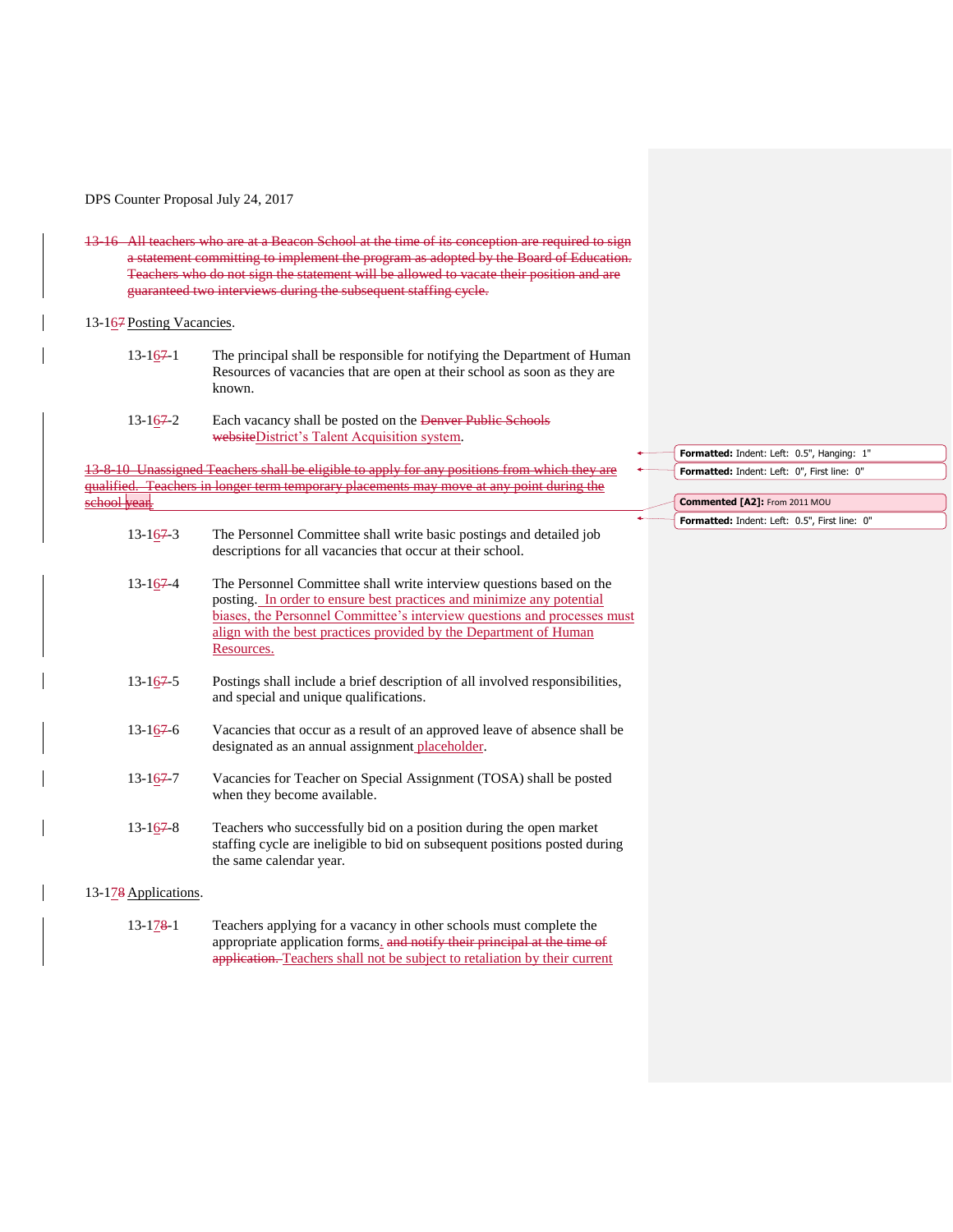principal/designee for applying for other district vacancies, including their professionalism scores or references..

13-178-2 Applications for vacancies may be submitted by any currently qualified candidate. The Department of Human Resources shall screen all applications to ensure compliance with the state law and District requirements. The resumes and applications of all qualified candidates for a vacancy will be forwarded available to the school on the District's Talent Acquisition system. Teacher applicants shall be responsible for sending their resumes to the schools where they have applied.

#### 13-189 Selection Procedure.

- 13-189-1 The Personnel Committee shall review all applications forwarded from the **Department of Human Resources** and determine how many and which applicants will be interviewed. When there are two or more applicants for a position, the Personnel Committee shall interview a minimum of two candidates.
- 13-189-2 Interviews shall be completed and a decision made no later than thirty (30) days after the vacancy is posted.
	- 13-189-2-1 A transfer applicant who is interviewed by the Personnel Committee shall be notified by the Personnel Committee, principal or designee in a timely manner regarding the status of the position.
- 13-189-3 The Department of Human Resources will be notified no later than thirty (30) days after the vacancy is posted if no candidate is selected. The Association will receive this information upon request.
- 13-19-4 The Department of Human Resources will monitor the vacant positions during the staffing cycle and will place unassigned, non-probationary teachers into vacancies as needed. If it is not possible to assign a teacher prior to the end of the traditional school year, Human Resources or a designee will notify the impacted teacher by the last day of school of the status of the teacher's assignment. Positions which remain unfilled, will be filled by the Department of Human Resources.
- 13-19-5 A list of probationary teachers "in good standing" will be retained and utilized for consideration in current/future openings. The list will be forwarded to schools for their consideration after the open market staffing cycle ends.
	- 13-19-5-1 The term "in good standing" will mean a probationary teacher who has not been recommended for non-renewal due to classroom

**Formatted:** Indent: First line: 0"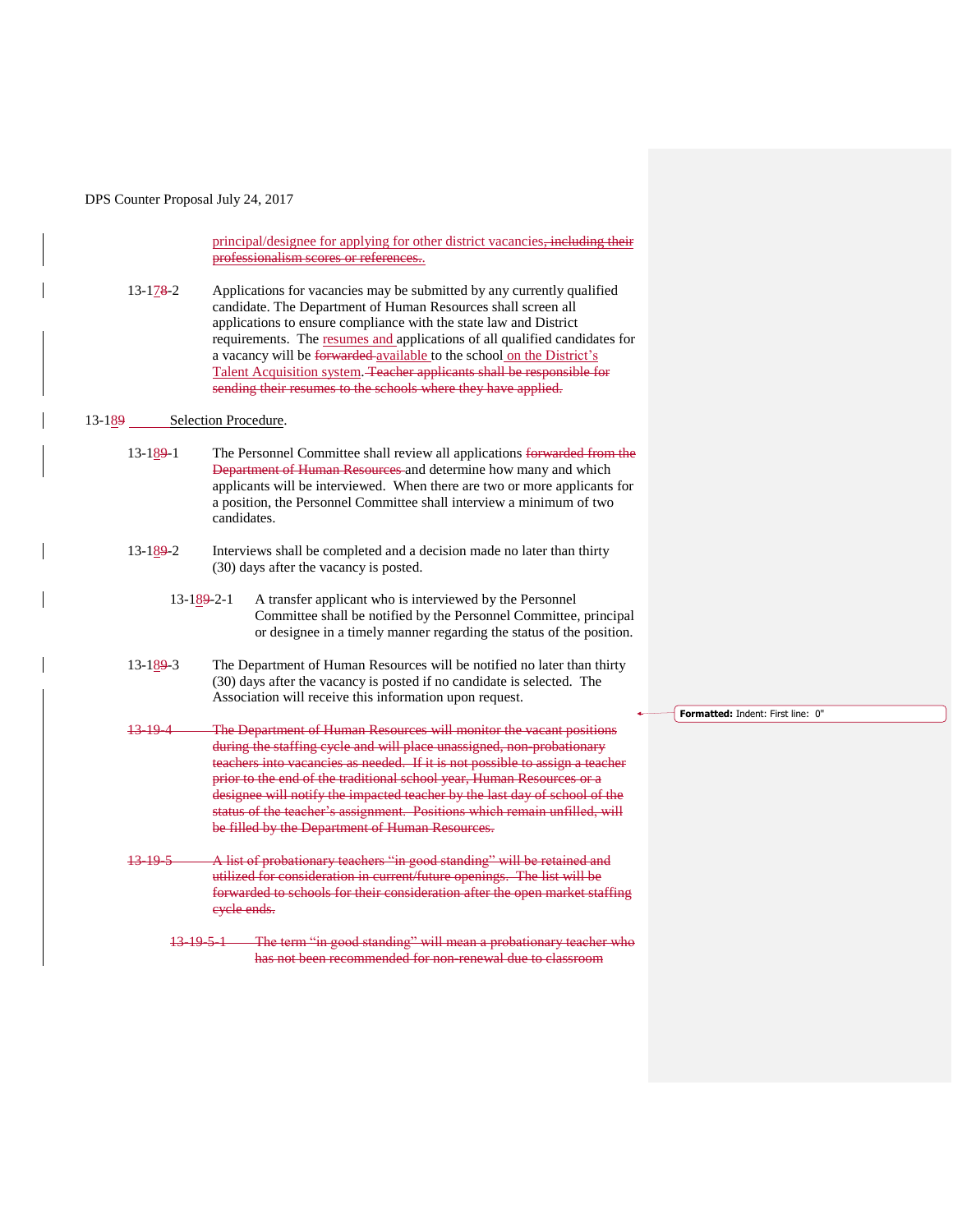performance concerns and/or non-completion of District job requirements.

| $13 - 1920$            | <b>Unassigned Teachers and Limited Term Assignments</b>                                                                                                                                                                                                                                                                                                                                                                                                                                                                                                                                                                                                                                                                                                                                                                                                                                                                                                        |     |
|------------------------|----------------------------------------------------------------------------------------------------------------------------------------------------------------------------------------------------------------------------------------------------------------------------------------------------------------------------------------------------------------------------------------------------------------------------------------------------------------------------------------------------------------------------------------------------------------------------------------------------------------------------------------------------------------------------------------------------------------------------------------------------------------------------------------------------------------------------------------------------------------------------------------------------------------------------------------------------------------|-----|
| $13-1920-1$            | A non-probationary teacher who has been displaced from a mutual consent<br>position and has not secured a mutual consent assignment is an<br>unsassigned teacher. The teacher will be placed in a limited-term<br>assignment for one year or two hiring cycles, whichever is longer, during<br>the period in which while he/she is attempting to secure a mutual consent<br>assignment. The Department of Human Resources or designee will notify<br>unassigned teachers when an appropriate limited term assignment has<br>been confirmed, and will provide basic details of the assignment. Any<br>such limited term assignments do not, however, interrupt the period in<br>which the teacher is required to secure a mutual consent assignment before<br>being placed on unpaid leave. The district shall make every effort to place<br>an unassigned teacher in a position for which they are qualified and which<br>may be available for mutual consent. |     |
| $12 - 19 - 2$          | A simple form to be signed by the principal and the teacher will be<br>available to notify HR of intent to convert a temporary teaching<br>assignment into a mutual consent position at any time during the year.                                                                                                                                                                                                                                                                                                                                                                                                                                                                                                                                                                                                                                                                                                                                              | Con |
| 13-1920-2              | A non-probationary teacher who is in a limited-term assignment and is<br>attempting to secure a mutual consent assignment may apply for and<br>accept positions throughout the year. Teachers who secure a mutual<br>consent assignment before the 12 months or two hiring cycles has ended<br>will continue on paid, active status with the district and will see no change<br>in their salary, or benefits, or non-probationary status.                                                                                                                                                                                                                                                                                                                                                                                                                                                                                                                      |     |
| $13 - 1920 - 3$        | A non-probationary teacher who does not secure a mutual consent<br>assignment within 12 months or two hiring cycles shall be placed on<br>unpaid leave without benefits until such time as he or she secures a mutual<br>consent assignment.                                                                                                                                                                                                                                                                                                                                                                                                                                                                                                                                                                                                                                                                                                                   |     |
| 13-19 <del>20</del> -4 | If a probationary teacher, who was reduced, does not secure a mutual<br>consent assignment for the following school year before June 1, the<br>teacher will be non-renewed.                                                                                                                                                                                                                                                                                                                                                                                                                                                                                                                                                                                                                                                                                                                                                                                    |     |
| 13-1920-5<br>10.001    | Probationary teachers reduced during the fall adjustment process may be<br>placed, at District discretion, into temporary instructional support<br>positions for the remainder of the year. Their contract shall be honored for<br>the remainder of the school year.<br>T <sub>0</sub>                                                                                                                                                                                                                                                                                                                                                                                                                                                                                                                                                                                                                                                                         |     |

**Commented [A3]:** From 2011 MOU

13-20 Assignments/Placements.